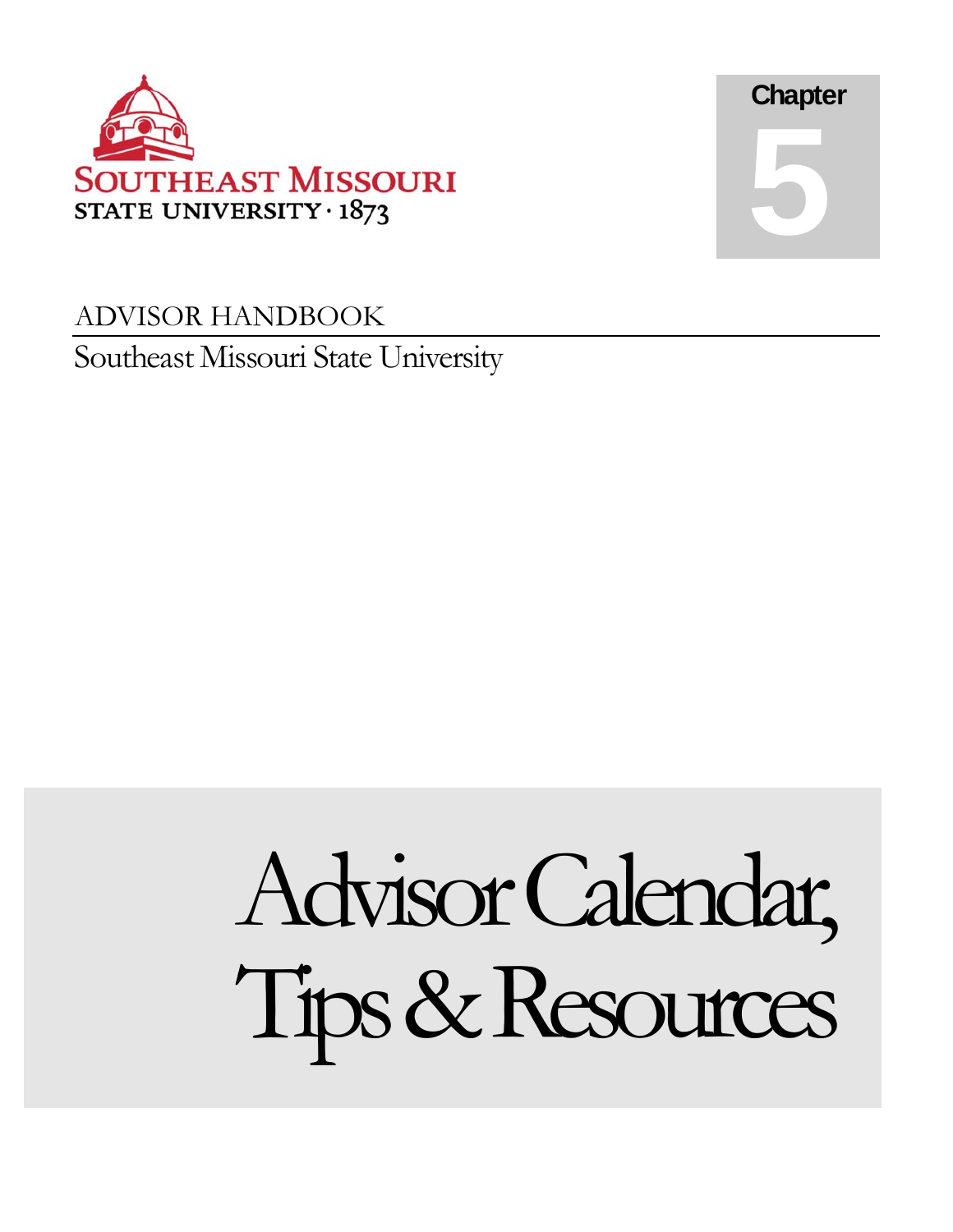## **Chapter** 5

## Chapter 5: Advising Master Calendar

### **Tips and Important Deadlines for Academic Year**

| 1 <sub>st</sub> week of classes | Be available for students who are registering late and<br>changing schedules. Changes of schedule may not<br>require an advisor's approval, but students often seek<br>advisor opinion. (Note: After the first week of courses,<br>students must complete an add-drop card for any<br>adds/drops.) |  |
|---------------------------------|----------------------------------------------------------------------------------------------------------------------------------------------------------------------------------------------------------------------------------------------------------------------------------------------------|--|
| Mid-February                    | Students can begin registering for summer courses.                                                                                                                                                                                                                                                 |  |
| <b>Early October/ March</b>     | Upcoming semester course schedule posted online.<br>Begin scheduling student advising appointments.                                                                                                                                                                                                |  |
| <b>Mid-Terms</b>                | Eight week grade data is sent to Department Chairs.                                                                                                                                                                                                                                                |  |
| <b>Summer</b>                   | Advising Centers North & South serve as back-up to<br>faculty advisors.                                                                                                                                                                                                                            |  |
| <b>April/November</b>           | <b>Advising Appointments!</b><br>Expect increased advising traffic and appointments.<br>(Note: Winter Session coursework counts toward spring<br>enrollment.)                                                                                                                                      |  |
| <b>Late April/November</b>      | <b>Last drop date</b> (refer to the Academic Advising website<br>for this and other important dates.)                                                                                                                                                                                              |  |
| <b>Finals Week</b>              | <b>Increase in Communication from Students. Students</b><br>may need further advising assistance after grades are<br>posted.                                                                                                                                                                       |  |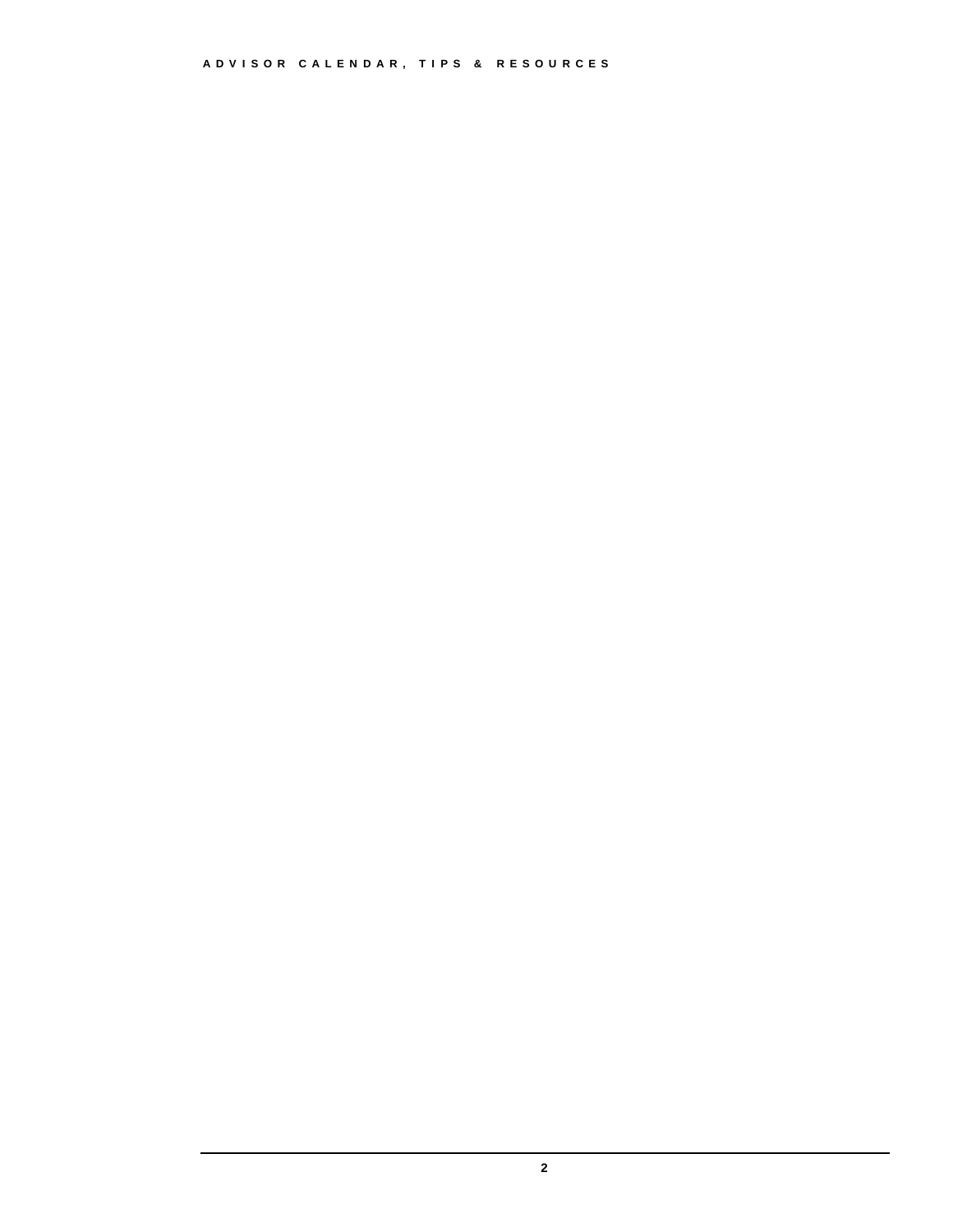## **Advising Mission**

 student and their advisor. As an institution, we are committed to providing a supportive atmosphere that Southeast Missouri State University recognizes that academic advising is a shared responsibility between the promotes the educational, career and professional development of the student while helping them to understand options, determine resources and identify alternatives.

## Advisor's Guide to Preparing for an Advising Session

As you prepare to meet with an advisee, most information needed for the appointment will be available in Degree Works, the Portal & SupportNET.

- Review any notes from previous advising appointments (could be in a paper file or in Advising Notes within SupportNET).
- Review a current degree audit in Degree Works and check for completion of required courses. Note any courses you recommend for the upcoming semester.
- Additional student information is available to advisors via the Faculty SS Tab in Portal: PIN number, Test Scores, Transcript, etc.

#### **Advising Session Checklist**

| 1. Previous Advising Notes?                                                      |  |
|----------------------------------------------------------------------------------|--|
| 2. Academic Status?<br>(Good Standing, Probation)                                |  |
| 3. GPA and previous semester grades?                                             |  |
| 4. Degree Program and Status?<br>(Major, Pre-Major, Admitted)                    |  |
| 5. Degree Works Audit?                                                           |  |
| 6. Transcript?<br>(Credit earned, transfer credit, AP credit)                    |  |
| 7. Explained terminology?<br>(credit hours, prerequisites, full-time, part-time) |  |
| 8. Document PIN number & advising notes                                          |  |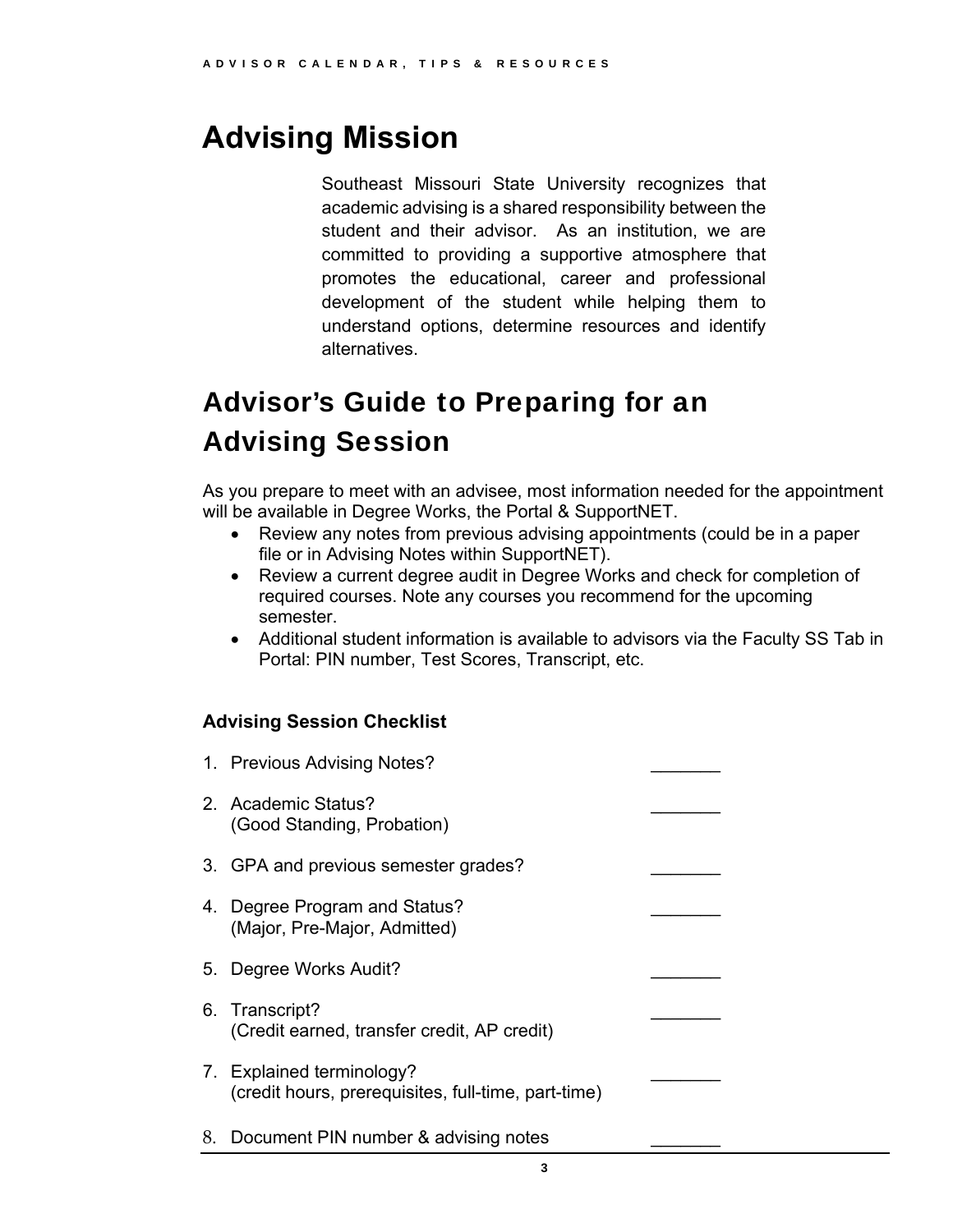in SupportNET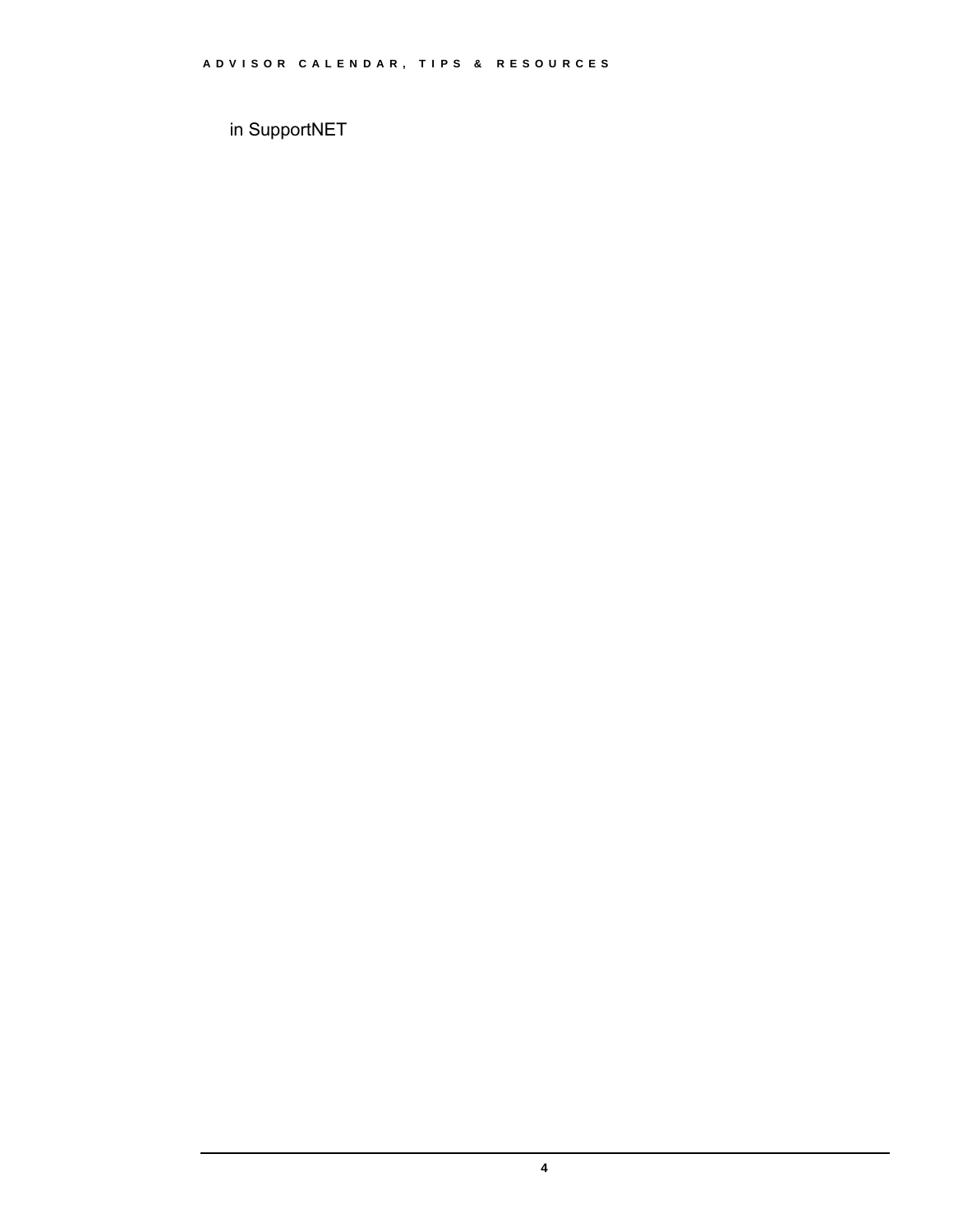## Advising Best Practices

 completed, however, each individual advisor can come up with their own way of # The bullet points below are examples of how advisors might carry out "best practices". These practices were endorsed by Academic Advising Council in October 2016, and updated spring 2021. Excellent advising occurs when all of these best practices are adapting these practices.

- Maintain regular contact with all advisees. (conceptual and relational)
	- o Email advisees or selected groups regarding registration, advising appointments, other deadlines
	- o Use department's website for academic advising information or utilize the university's advising website
	- o Schedule regular meetings once a semester, at minimum, informing your advisees how to schedule an appointment (i.e. schedule by email, phone, or posted sign-up sheet, etc.)
	- o Follow up with advisees who are having academic difficulties
- Establish positive relationships with all advisees. (relational)
	- $\circ$  Develop rapport with advisees: Greet them by name, inquire as to how semester is going, etc.
	- o Educate students about advisor and advisee roles and responsibilities
	- o Maintain up-to-date advising notes
	- o Address the needs of diverse students (e.g., nontraditional, international)
	- o Respond to emails and return phone calls within 2 business days
	- $\circ$  Communicate absences by using out of office messages with alternate contact when you will be unable to respond within 2 business days
	- o Be cognizant of issues surrounding students from diverse populations (non-traditional, international, etc.)
- Provide accurate and timely information about the university and its programs. (informational)
	- o Know the major, General Education, and Graduation requirements and communicate them to advisees
	- o Know department and University deadlines
	- o Communicate pertinent information to advisees or selected groups
	- $\circ$  Know and be able to refer students to appropriate University resources as appropriate to students' needs
	- o Know about and be able to refer students to appropriate web sites for specialized information
	- o Know about and be able to recommend to the students appropriate organizations for their professional development (e.g., departmental student professional organizations, etc.)
- When working with prospective or transfer students, facilitate transferring from other institutions to southeast Missouri state. (informational, relational)
	- o Know how to use the Southeast Missouri State's Transfer Equivalencies System (TES) on the Registrar's website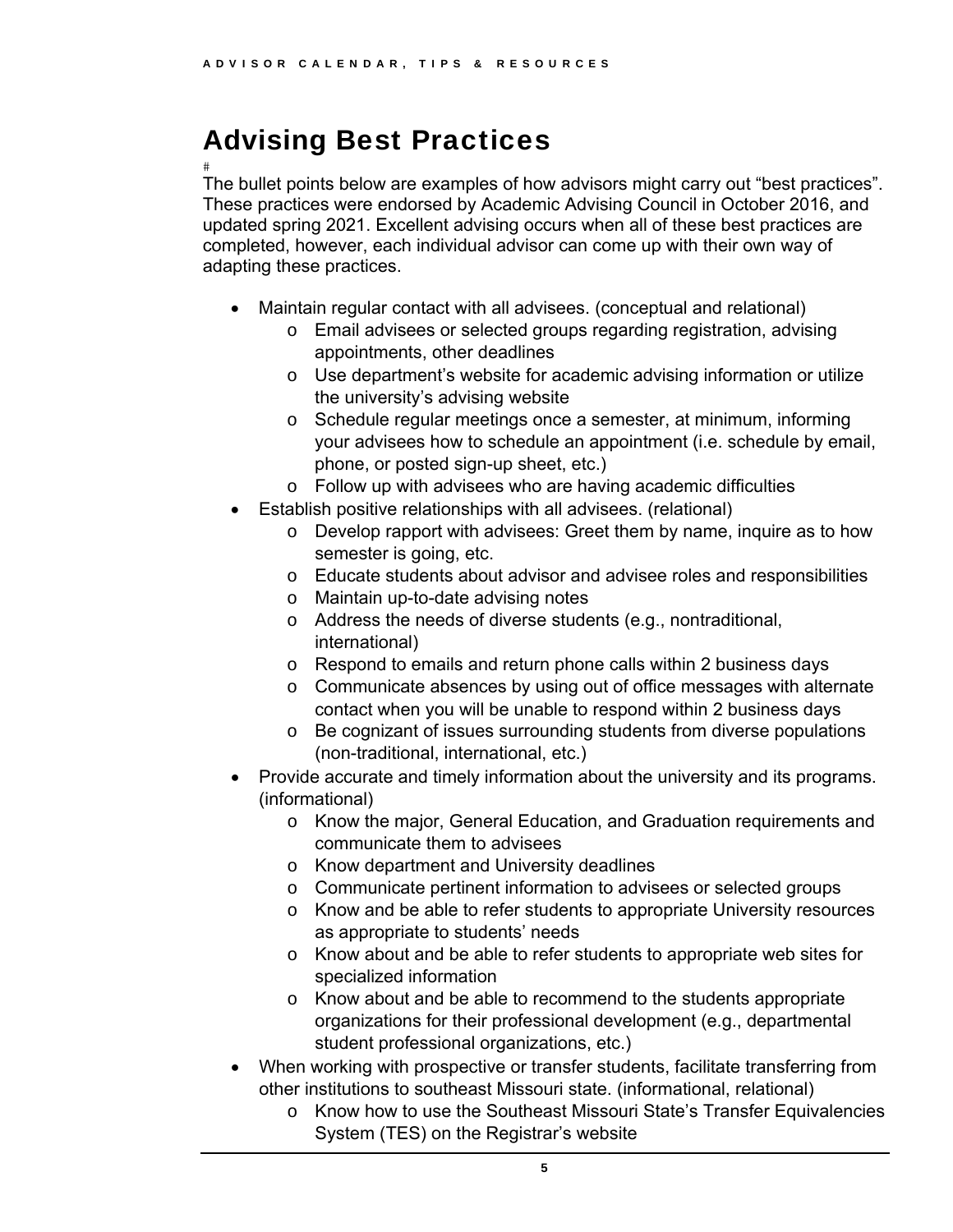- o Be willing to work with prospective freshman and transfer students
- Adopt a developmental approach to help advisees become independent learners and self-reliant problem solvers. (conceptual, informational)
	- o Encourage development of advisees' decision-making skills
	- o Use an academic advising syllabus
	- o Show students how to look up courses and enroll via the student portal
	- o Coach students on appropriate ways to advocate for themselves
	- $\circ$  Teach student to use Degree Works by modeling its use during advising sessions
- Enhance advisees' educational experience. (relational, conceptual)
	- o Model and promote appreciation for diversity within the University
	- o Promote study abroad opportunities
	- $\circ$  Promote professional engagement through involvement in internships, cooperative learning, and other departmental activities
	- o Email advisees regularly about relevant Common Hour events, lectures, and activities
- Maintain a high degree of professionalism. (relational, conceptual, and informational)
	- o Maintain posted office hours. If these hours are to be used for advising appointments, consider setting up office hours in SupportNET to enable student's online appointment scheduling
	- o Keep advising appointments
	- o Keep up to date on changing major, General Education, and General Education requirements (and old University Studies program)
	- o Prepare for advising appointments and document advising sessions utilizing SupportNET Advising Notes
	- o Maintain a positive attitude regarding department and University colleagues and programs
	- o Maintain confidentiality
	- o When conflicts arise between advisee and advisor, allow either party to request a change in advisor
- Participate in academic advisor development opportunities. (relational, conceptual, and informational)
	- o Attain Master Advisor status
	- o Maintain Master Advisor status by attending topical workshops, forums and/or refresher training related to academic advisement
	- o Take advantage of opportunities for professional growth through the National Academic Advising Association (NACADA) and the Missouri Academic Advising Association (MACADA) Keep up to date on current advising techniques and strategies
	- o Attend appropriate discipline-specific professional development opportunities related to student advising, retention, and success

 $#$ 

*For a sample Best Practices/Advising Expectation listing to consider at the department level, please turn to Appendix A.*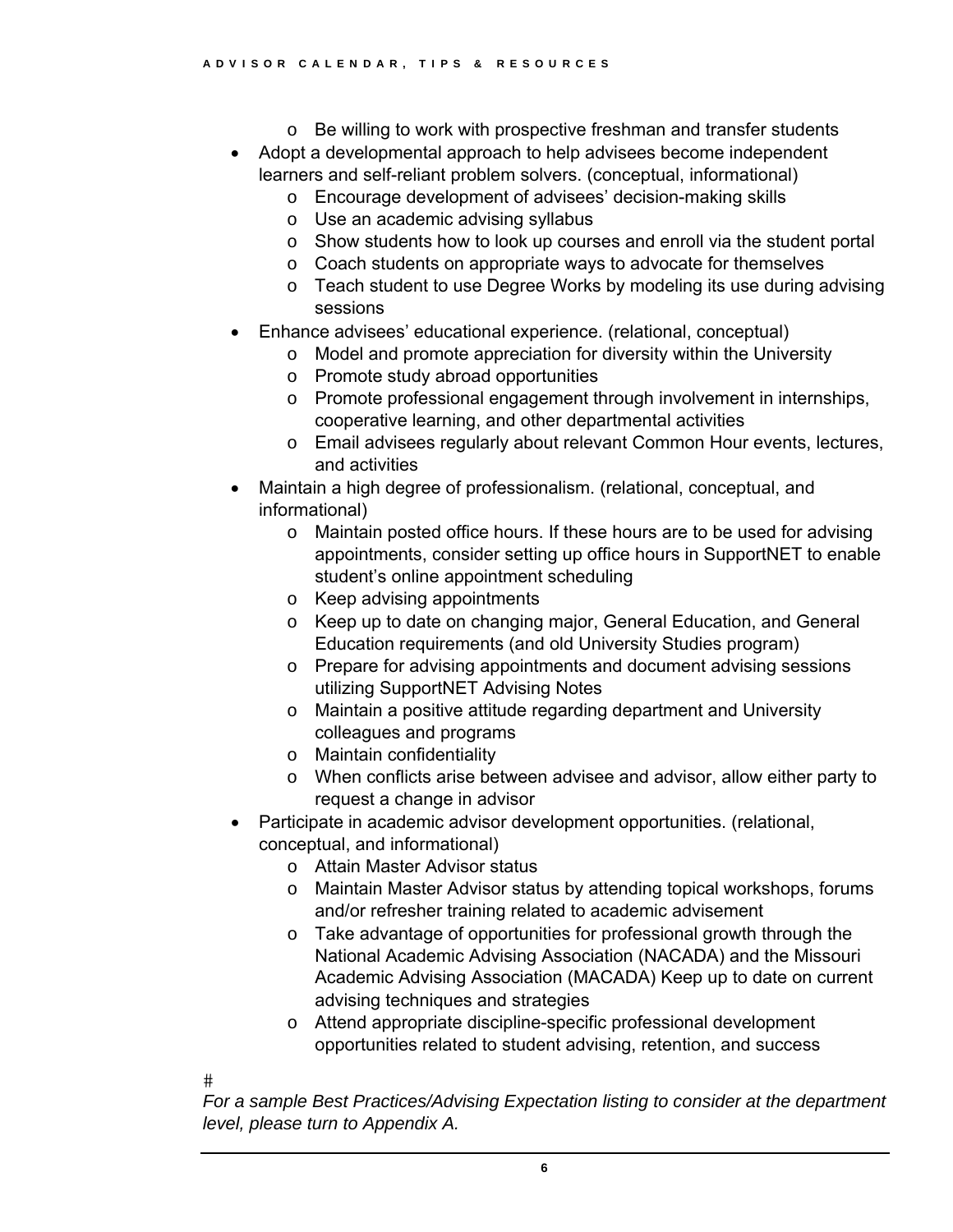## Advising Transfer Students

Incoming transfer students require a great deal of information in order to be successful in their first semester at Southeast Missouri State University. Transfer students (with more than 24 transferrable credit hours after high school) have the option of attending Transfer Orientation, but many opt to schedule advising appointments on their own after being admitted.

It is suggested that an hour's time be allotted for transfer student advising due to the amount of information that should be covered in addition to discussion of previous earned coursework.

Please also document these appointments as these notes can prove helpful to both the student and future advisors.

The Academic Advising offices are available to serve as back-up if no faculty are available to meet with a student.

## Important Tips for Transfer Advising Appointments

- $\triangleright$  Remind student to have a final transcript sent to the Office of the Registrar, if they have not done so.
	- $\circ$  Often transfer students will have an appointment prior to completion of courses at their sending institution. Be sure to ask the student to pull up their current schedule or tell you the courses that are not yet in Degree Works or their unofficial Southeast Transcript
	- o Copies of original transcripts from sending schools are scanned and stored in BDM in Banner. Departmental administrative assistants have access to these documents and can print them for you. If you have any questions about this, you can also call Maria in the Registrar's office at x6105 and she should be able to email you a copy. These are helpful to see what courses are in progress or not yet sent.
- $\triangleright$  Unofficial transcript can be viewed on the Portal in the Faculty SS Tab, which will show how previous credit has been evaluated and transfers in to Southeast.
- $\triangleright$  A list showing how courses from various colleges transfer in to Southeast (Transfer Equivalency) can be found on the SEMO Website.

#### **Transfer/Returning Student Checklist**

This checklist will help transferring or returning students navigate the process of starting a new semester at Southeast. The checklist includes making your advising appointment, activating your SE key, getting a student ID, registering for parking, textbook rental and more!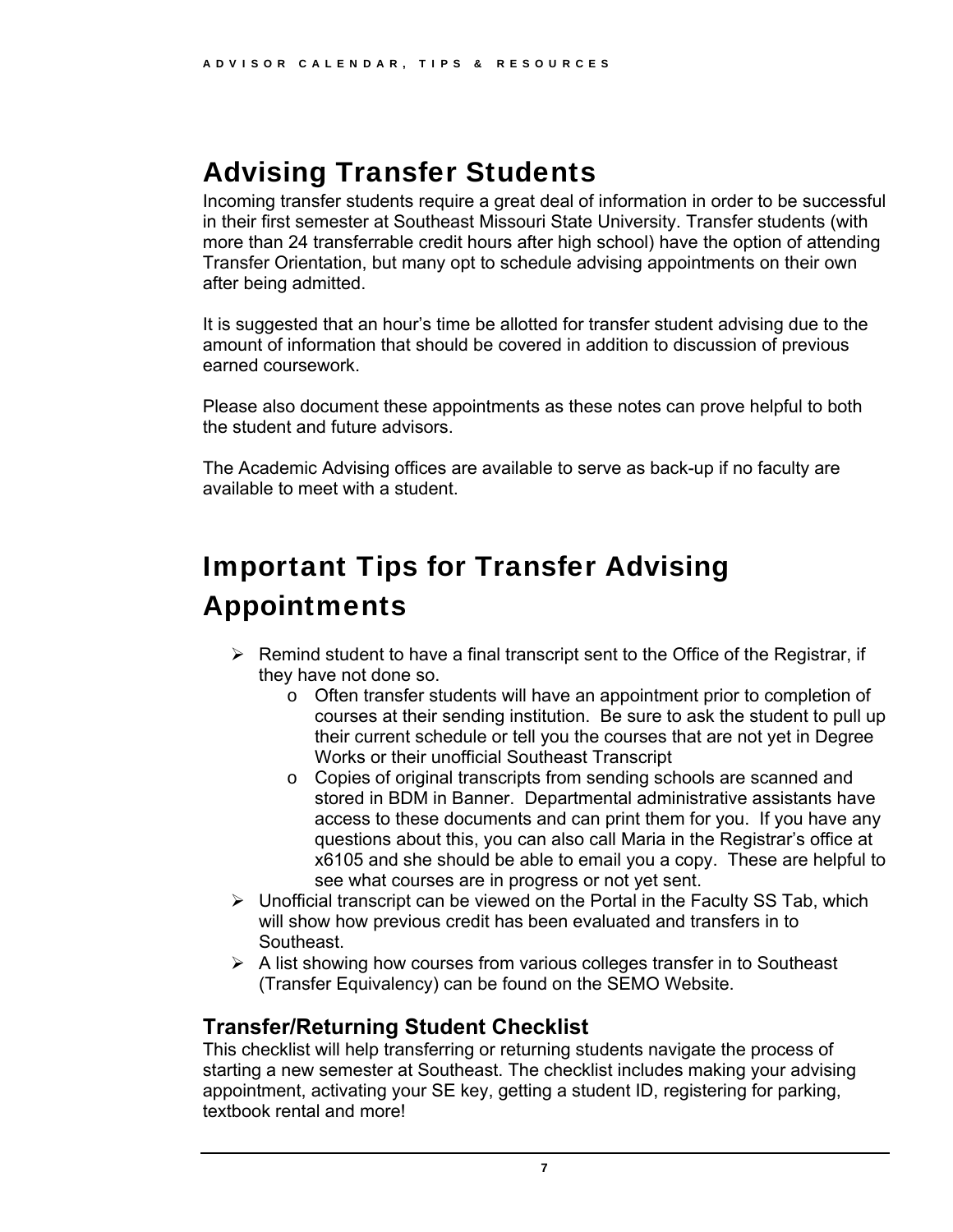*Please refer to Transfer Student Advising in Chapter 3 for other very important information regarding transfer guides, previous degrees, 42-hour general education block, course substitutions, etc.* 

### To-Do List for New Transfer Students

**Schedule an advising appointment** with your assigned advisor. Summer/Fall advising begins in February and Spring advising begins in September. *Advising appointments are required before registering for classes.* 

#### Activate your SE Key (first half of SE email) and Portal access.

- Enter "[portal.semo.edu](https://portal.semo.edu)" into your preferred internet browser
- Click "Southeast Key Activation/Change Password" under Southeast Help

The Southeast Portal is where students register for courses, check campus email, and access other resources. It is a valuable resource you will want to explore and familiarize yourself with. For questions with the portal, contact the Information Technology Help Desk at 573-651-4357.

\_\_\_\_\_ *Complete your scheduled advising appointment* with your assigned advisor. They will discuss possible courses for you to register in and will provide you with registration instructions and your PIN number. *A student cannot register in courses without their assigned PIN.* (Advising for summer & fall are completed in the same appointment)

**Register for courses** on your registration date. Priority registration dates are set by the Registrar's Office and are based on the number of completed (earned) course hours. To identify your registration date visit your Current Student Checklist in the Portal Student > SS Tab > Find Current Student Checklist box > Click on Current Student Checklist link *(Note: if a student meets with their advisor on a Transfer Orientation date, they are permitted to enroll in classes that day.)* 

 <www.semo.edu/campuslife/idservices> Get your Student ID at Card Services (located on the 2<sup>nd</sup> floor of the University Center in the Center for Student Involvement). New transfer students MUST be registered for courses at Southeast to receive a student ID.

indicated above.) <www.semo.edu/parking> **Register your vehicle and get your Parking Permit** (if applicable). Students enrolling for fall term, prior to July, will receive Parking information with fall billing and may register their vehicle and apply for a permit through the portal. Students registering later than July, may register their vehicle and apply for a parking permit by stopping by the Department of Public Safety (DPS) – 1401 N. Sprigg St. (In front of the Show Me Center). For more information or questions, contact DPS at 573-651-2215. (Spring transfers should contact DPS as

**Rent your textbooks** at Textbook Services (Kent Library Ground Floor – use the side entrance which faces Dearmont Hall). Textbooks are available the week before classes start in the Fall and Spring. Students MUST have a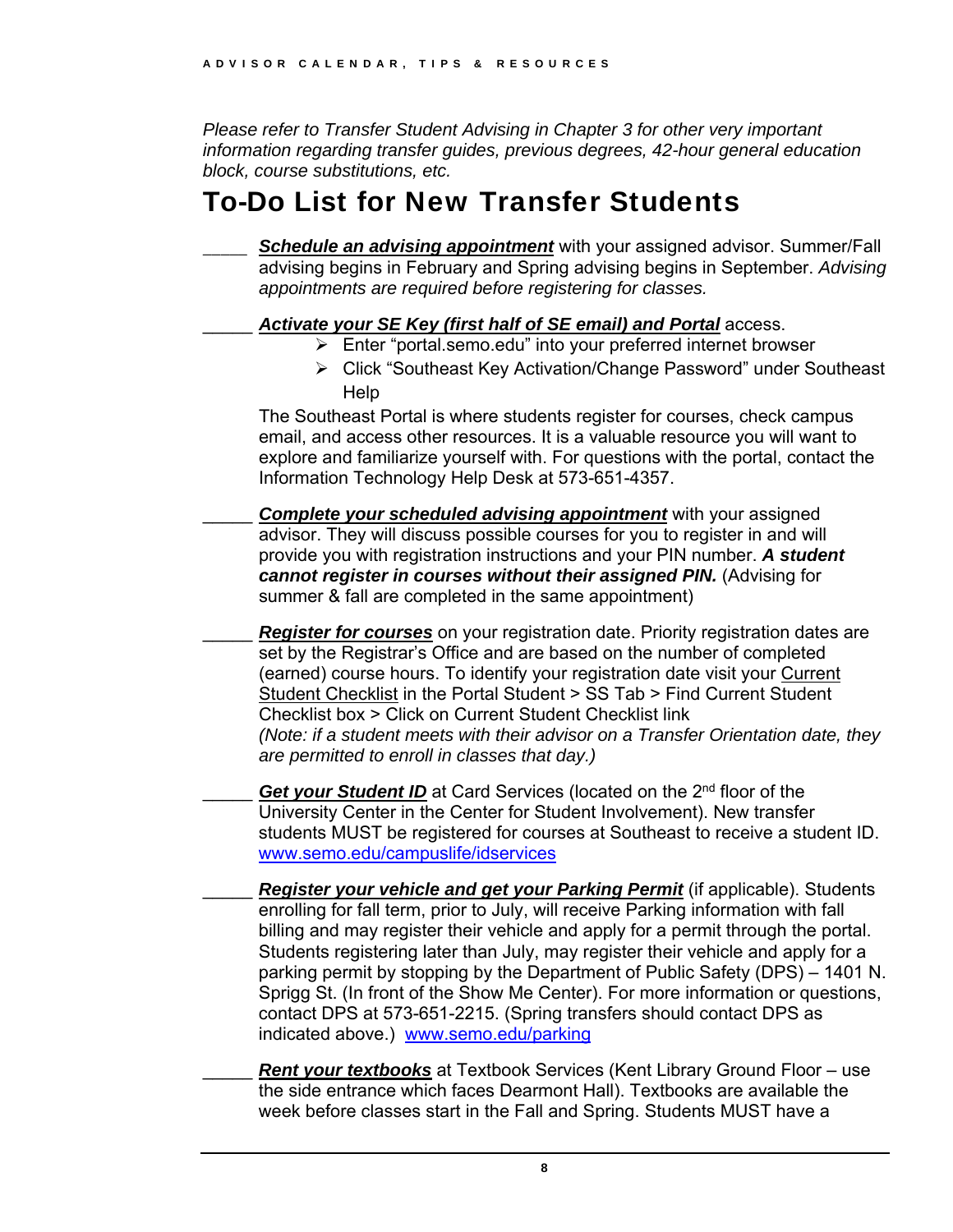Textbook Services at 573-651-2236. <www.semo.edu/textbookrental> student ID to pick up textbooks. For more information or questions, contact

## General Education program Coursework Advisor's Guide to Helping Students Choose

The General Education program helps students explore many different areas of study. But how do you help them decide which classes they should take? There are many ways. For example, help students look for a class that:

- is an introductory course toward the major or minor
- is a "core" requirement toward the major
- is required to be completed before admission into degree program
- is a pre-requisite to coursework within the major
- is a course related to the chosen discipline in content or philosophy
- discipline will broaden the student's knowledge or add perspective to their chosen
- develops skills in research, organization, and critical thinking

Starting **Fall 2018** students are required to complete all areas within the General Education curriculum. These areas include:

- Social/Behavioral Sciences (students take 6 hours)
- Communication (students take 3 hours)
- Natural and Mathematical Sciences
	- o Natural Sciences 7 hours
	- $\circ$  Mathematics 3 hours
- Humanities and Fine Arts (students take 9 hours)
- Freshman Seminar "Connecting with Southeast" course—UI100 (required for most students, counts as 1 credit of elective in General Education)
- Electives to total 42 hours of General Education
- *A Civics Examination must be passed to graduate (Course is loaded into the university's LMS (Canvas) for students to complete prior to graduation.)*

#### **Meeting the General Education Program Requirements**

To complete the requirements for our General Education Program, students must earn at least 42 credits in the appropriate categories. At Southeast, we provide extensive advising support and other resources to help students take the right numbers of courses in the right categories. It is our goal to ensure students explore topics that interest them without taking more credits than are required for General **Education** 

Education program website at: <https://semo.edu/generaleducation>/. A copy of the A complete listing of courses that meet each category above may be found at the General General Education program list of courses may be found in Appendix A. Always be sure to use a most recent version of this document when advising students.

#### *\*\*Note that some majors require specific courses within each area.*

All students are required to take UI 100 First Year Seminar. However, if a student has 24 or more transferrable credit hours after high school, they are exempt from UI 100.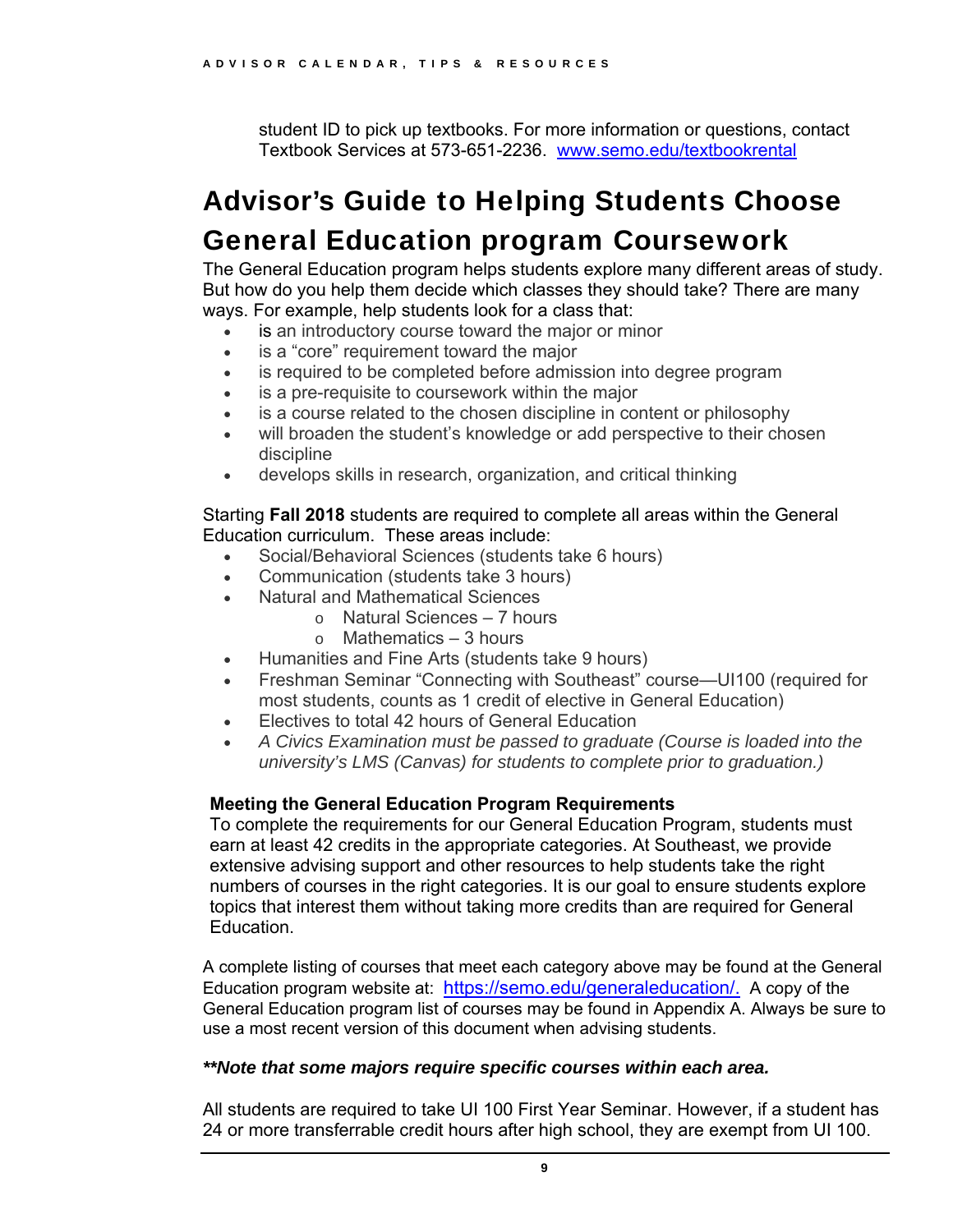Review the students DegreeWorks audit to determine what catalog year version the student is following for General Education requirements (if the student started before Fall 2018. Visit<https://semo.edu/generaleducation>/ for more information.

## Tutoring/Learning Assistance Resources Available to Students

#### **Center for Writing Excellence**

The Center for Writing Excellence provides writing support to the faculty, staff, and students of Southeast, as well as writers from beyond the campus. The Center has three main areas of activity: Writing Proficiency Exams, Writing Lab, Writing in the Disciplines.

573.651.2460 [writing@semo.edu](mailto:writing@semo.edu)  Memorial Hall 103

#### **Math Learning Centers & Math Labs**

573-651-2164 [math@semo.edu](mailto:math@semo.edu) <www.semo.edu/math/learningcenter>

See website for hours Johnson Hall 112: Memorial Hall 104 :

**See website for hours** 

*Math Learning Centers are closed Labor Day and Thanksgiving Break* 

#### **Learning Assistance Programs**

The Vision of the Office of Learning Assistance Programs (LAP) is to foster and develop an academic environment that is accessible and equitable to all, regardless of disability, race, color, creed, religion, national or ethnic origin, sex, gender, age, sexual orientation, or veteran's status. Through the provision of services and programs both in person and online, the Office of Learning Assistance Programs strives to develop and retain students at Southeast through:

- Provision of programs that put student success at the center of focus;
- Fostering a sense of personal responsibility and commitment to growth;
- Development of transferable skills in and out of the academic setting; and
- Advocacy for at-risk students.

573.651.2273 [lap@semo.edu](mailto:lap@semo.edu) University Center 206

#### **Center for Behavioral Health and Disability**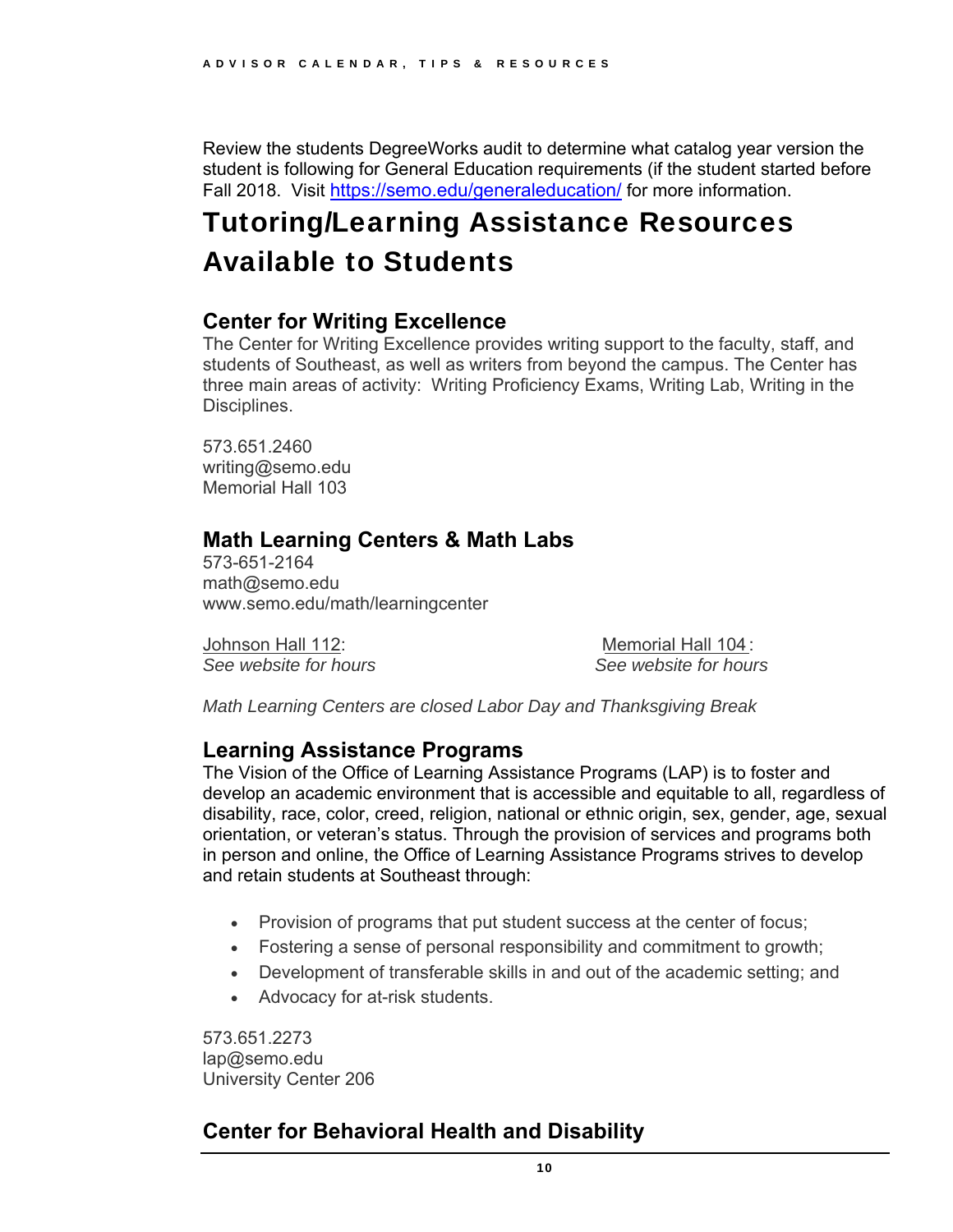The Vision of the Center for Behavioral Health and Disability is to foster and develop an academic environment that is accessible and equitable to all, regardless of disability, race, color, creed, religion, national or ethnic origin, sex, gender, age, sexual orientation, or veteran's status. Through the provision of services and programs both in person and online, the Center for Behavioral Health and Disability strives to develop and retain students at Southeast through:

- Provision of programs that put student success at the center of focus;
- Assisting members of the campus community to achieve to their highest personal potential;
- Fostering a sense of personal responsibility and commitment to growth;
- Development of transferable skills in and out of the academic setting;
- Consultation for campus and community regarding accessibility;
- Provision of training opportunities to increase and expand one's ability to reduce barriers; and
- Advocacy for at-risk students.

573.986.6191 [ucs@semo.edu](mailto:ucs@semo.edu) Crisp Hall 201-202

## Advising Syllabus

The Professional Advisor Team at Southeast approved an academic advising syllabus which may be found in Appendix A. Below are excerpts from that document which may be used if an academic department wishes to create an advising syllabus.

#### **Academic Advising Mission Statement**

Southeast Missouri State University recognizes that academic advising is a shared responsibility between the student and their advisor. As an institution, we are committed to providing a supportive atmosphere that promotes the educational, career and professional development of the student while helping them to understand options, determine resources and identify alternatives.

#### **Academic Advisor Responsibilities:**

- Listen to the needs of students and assist them in meeting their academic goals.
- Be accessible to advisees via appointment, phone and email.
- Provide accurate and consistent information about curriculum including recent changes that may impact students.
- Be able to clarify University and program specific requirements, policies and procedures.
- Educate students on how to use key technologies and where to access information.
- Help students to identify campus resources and make referrals as appropriate.